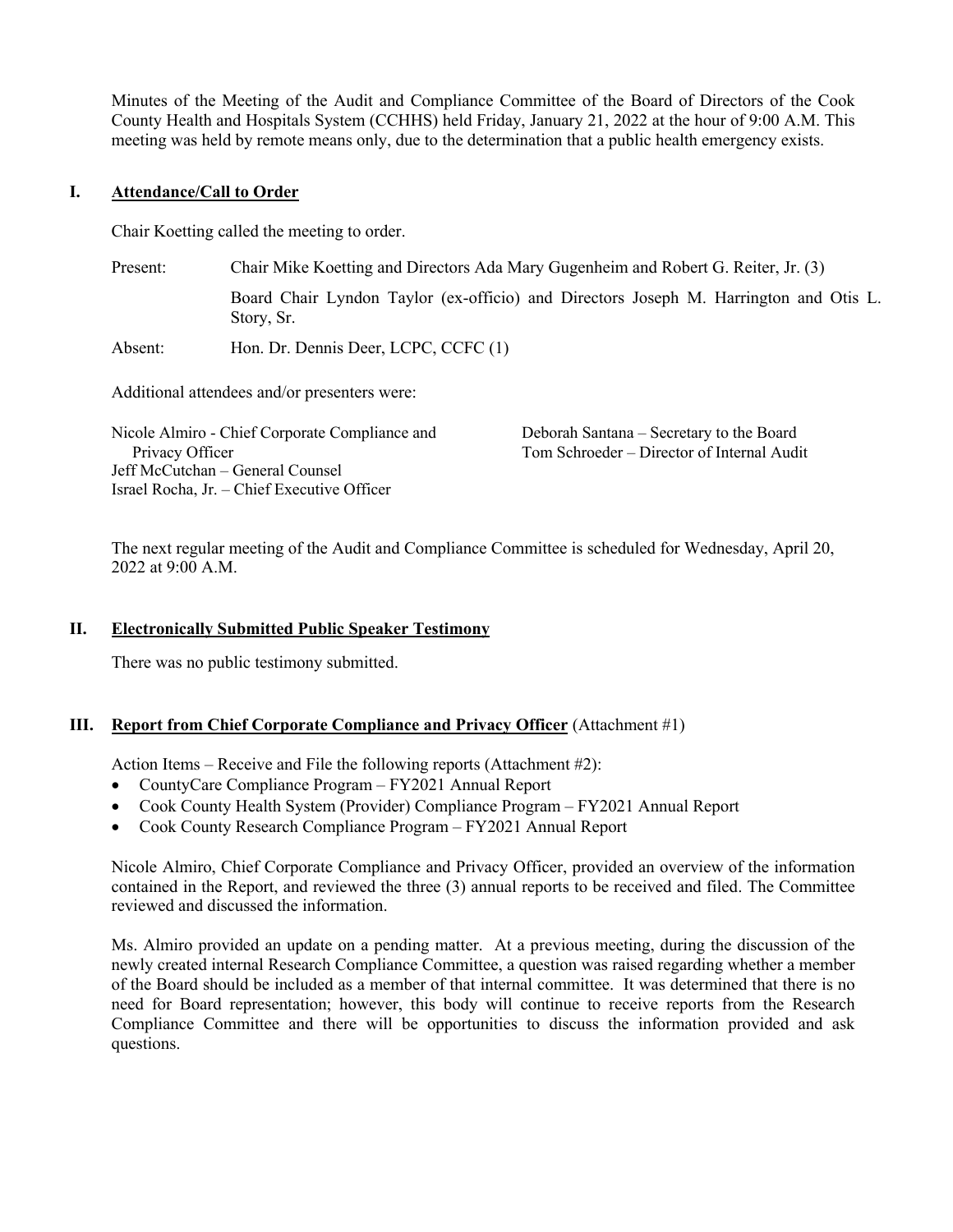## **IV. Action Items**

## **A. Accept Minutes of the Audit and Compliance Committee Meeting, November 5, 2021**

Chair Koetting inquired whether any corrections were needed to be made to the Minutes.

#### **B. Any items listed under Sections III, IV and V**

Director Gugenheim, seconded by Director Reiter, moved to receive and file the three (3) annual reports included within the Report of the Chief Corporate Compliance and Privacy Officer, and to accept the November 5, 2021 Audit and Compliance Committee Meeting Minutes. On the motion, a roll call vote was taken, the votes of yeas and nays being as follows:

Yeas: Chair Koetting and Directors Gugenheim and Reiter (3)

Nays: None (0)

Absent: Deer (1)

THE MOTION CARRIED UNANIMOUSLY.

### **V. Closed Meeting Items**

#### **A. Report from Director of Internal Audit B. Discussion of Personnel Matters**

Director Reiter, seconded by Director Gugenheim, moved to recess the open meeting and convene into a closed meeting, pursuant to the following exceptions to the Illinois Open Meetings Act:  $5$  ILCS  $120/2(c)(1)$ , regarding "the appointment, employment, compensation, discipline, performance, or dismissal of specific employees of the public body or legal counsel for the public body, including hearing testimony on a complaint lodged against an employee of the public body or against legal counsel for the public body to determine its validity," and 5 ILCS 120/2(c)(**29**), regarding "meetings between internal or external auditors and governmental audit committees, finance committees, and their equivalents, when the discussion involves internal control weaknesses, identification of potential fraud risk areas, known or suspected frauds, and fraud interviews conducted in accordance with generally accepted auditing standards of the United States of America."

On the motion to recess the open meeting and convene into a closed meeting, a roll call was taken, the votes of yeas and nays being as follows:

Yeas: Chair Koetting and Directors Gugenheim and Reiter (3)

Nays: None (0)

Absent: Deer (1)

THE MOTION CARRIED UNANIMOUSLY and the Committee convened into a closed meeting.

Chair Koetting declared that the closed meeting was adjourned. The Committee reconvened into the open meeting.